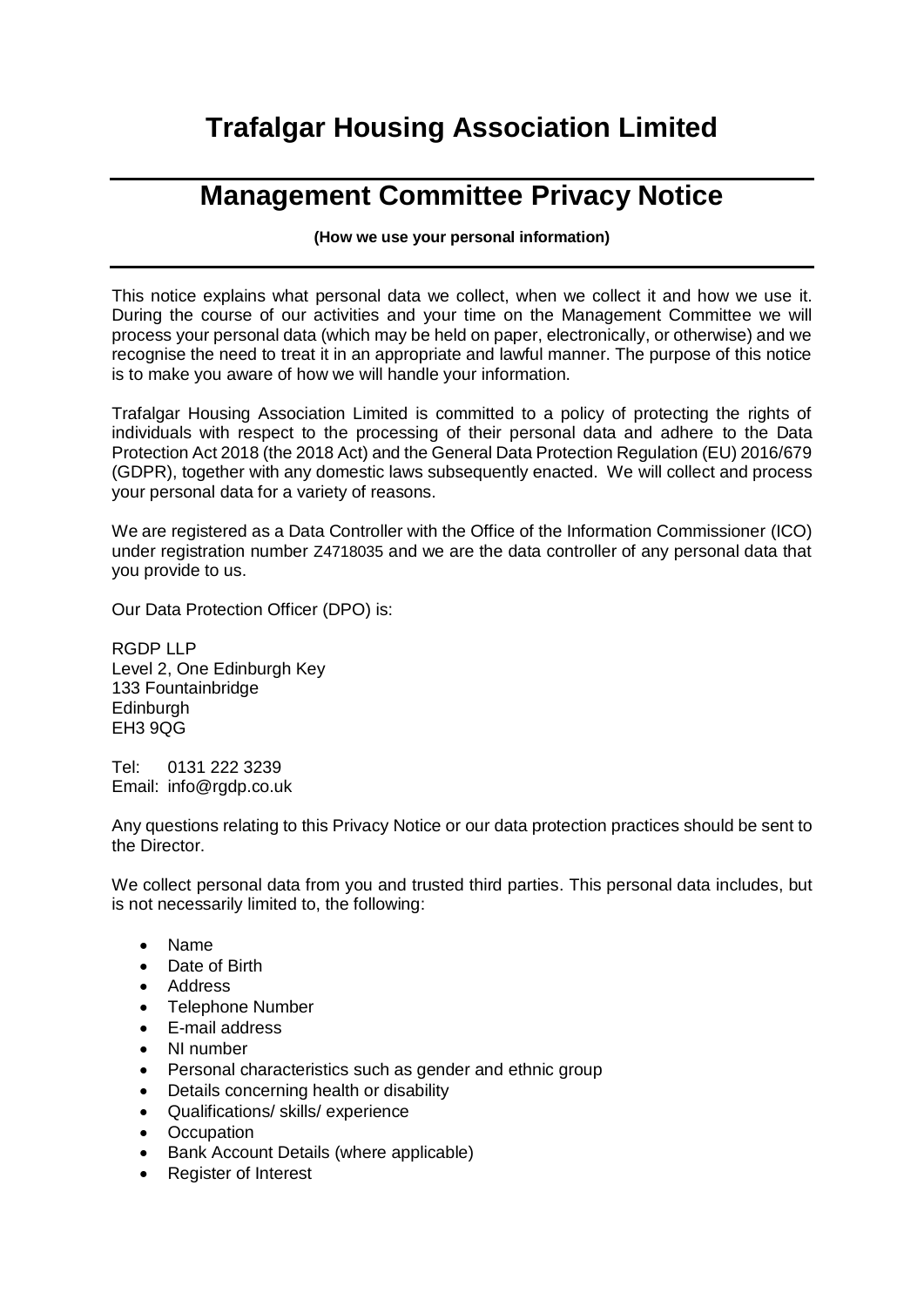We collect and use the above information and personal data for:

- Recruitment and selection
- Payment of expenses and associated benefits
- Training and Development
- Membership of professional bodies
- Health and Safety
- Equal Opportunities monitoring
- Making reasonable adjustments if you have a disability
- Regulatory Reporting

Data protection laws require us to have a legal reason for holding and using your personal data. The most likely legal bases we will use to process your personal data will be Legal Obligation or Contract. In some circumstances we may use protection of your Vital Interests, Public Interest or if not in relation to our public task, Legitimate Interests. If we have no other legal basis for processing, we may seek your consent.

We may disclose to and share your personal data with third parties for the purposes set out in this notice, or for purposes approved by you, including the following:

- If we enter into a joint venture with or merged with another business entity, your information may be disclosed to our new business partners or owners;
- If we complete a regulatory return in relation to the Management Committee:
- $\bullet$  If we are investigating a complaint, information may be disclosed to solicitors, independent investigators such as auditors, the Scottish Housing Regulator and other regulatory body involved in any complaint, whether investigating the complaint or otherwise;
- Your information may be shared with internal and external auditors.

Your information will only be stored within the UK or EEA.

When we process your personal data, we will take steps to make sure that it is kept secure and safe. All personal data which is stored electronically is access controlled or digitally encrypted. Where a physical copy of any data is stored, it is stored in a locked filing cabinet or drawer.

We review our data retention periods regularly and will only hold your personal data for as long as is necessary for the relevant activity, or as required by law (we may be legally required to hold some types of information), or as set out in the contract we have with you.

You have rights in relation to your personal data and can ask us for the following:

- To access information about the personal data we are processing and to obtain a copy of it;
- To change incorrect or incomplete data;
- To erase or stop processing your data (in certain circumstances);
- To stop sending you marketing messages; and
- To object to certain processing activities.

These rights are qualified and are not absolute.